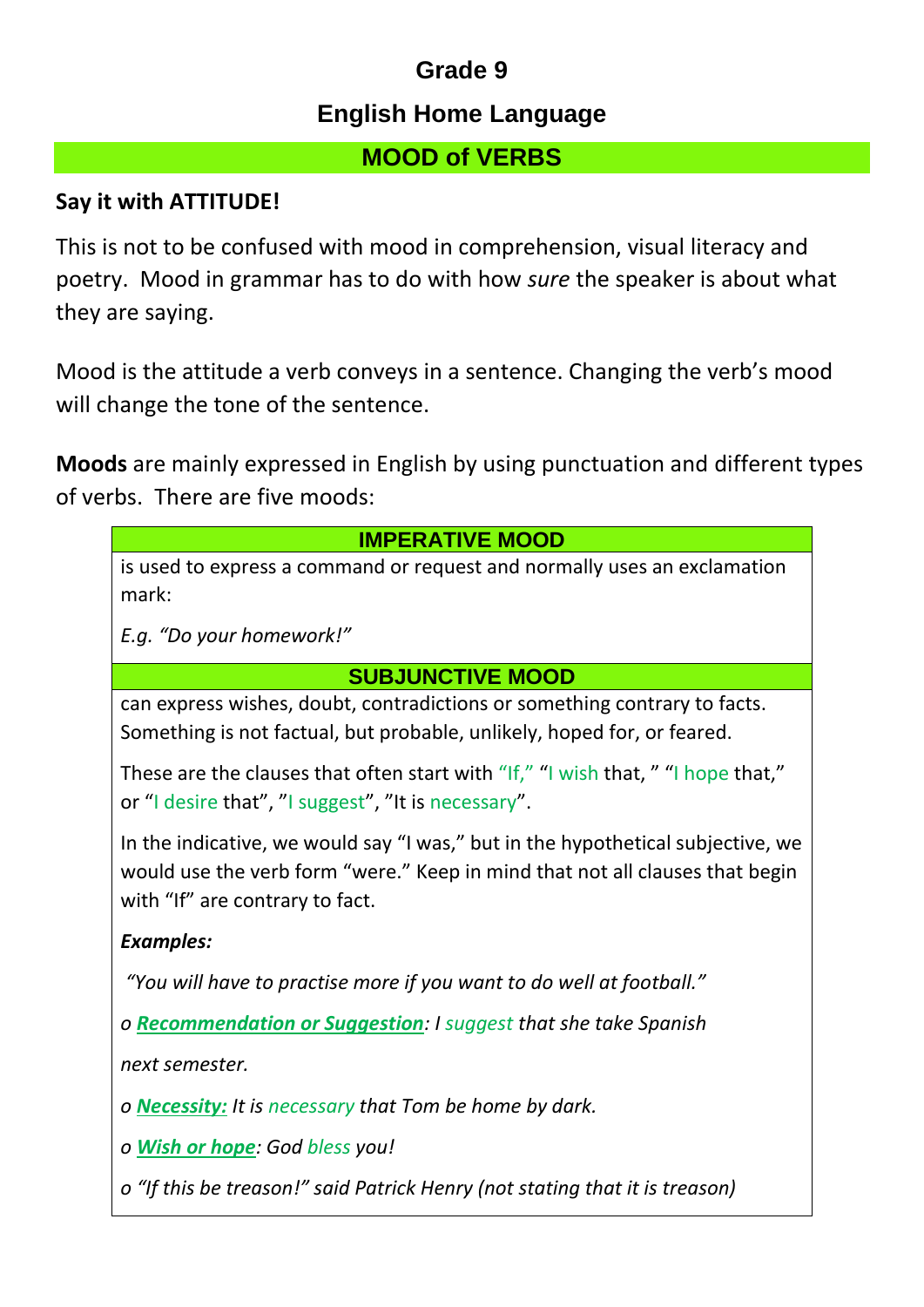#### *2. It states a condition or wish that is contrary to fact.*

*Examples:*

*o "If this be treason!" said Patrick Henry (not stating that it is treason)*

*o Condition that is contrary to fact: If Sarah were the principal, things*

*might be a lot better.*

It normally uses a conjunction like "if", combined with "would", "could", "were", or "will":

*o Wish that is contrary to fact: I wish I were a genius.*

**INDICATIVE MOOD**

is used to express facts and opinions. It looks like a normal sentence with no special punctuation or verb forms:

*E.g. "The sports reporter wrote about the match."*

## **INTERROGATIVE MOOD**

expresses a state of questioning. You will often notice inversion in the order of subject and verb. Look for the question words "who, what, when, where, why." They also start with auxiliary verbs. "is, are, were, am, did, do."

*E.g. "Is she happy?"*

**CONDITIONAL MOOD**

indicates a conditional state that will cause something else to happen. Often uses the words "might", "could", or "would."

*E.g. "She could be happy."*

## **SUMMARISED!**

**The mood of a verb refers to the manner in which the verb is expressed.**

Most verbs are indicative and are used to express statements of fact or opinion.

The **imperative mood** is used to give orders and make requests.

The **interrogative mood** asks questions.

The **indicative mood** is used to express facts and opinions

The **conditional mood** expresses a condition or a hypothetical situation.

The **subjunctive mood** can express wishes, doubt, or contradictions.

**NOTE: The indicative, interrogative, and imperative moods do not change the forms of the verb, but the subjunctive mood does change the verb form.**